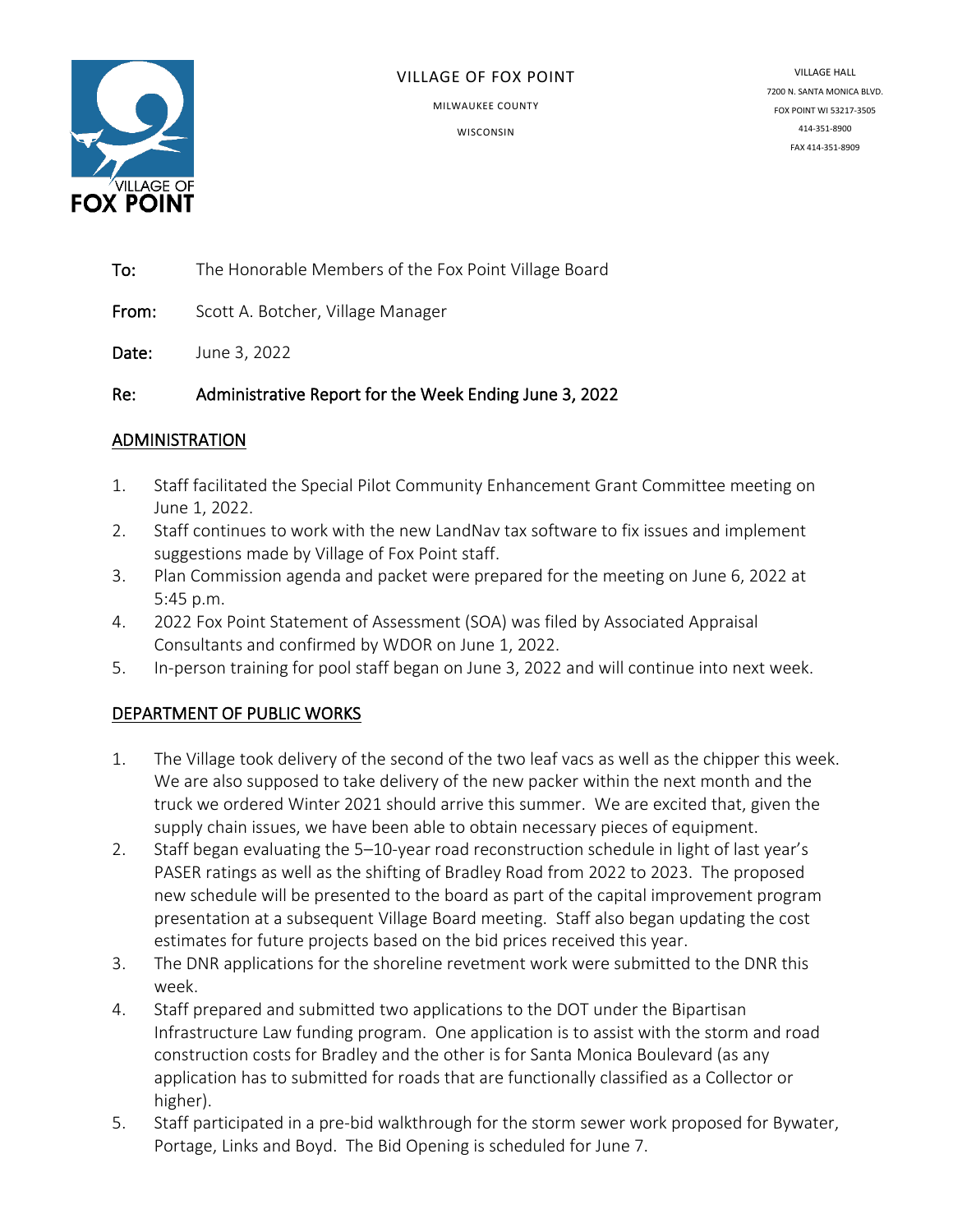- 6. Water utility staff responded to a couple of properties who had broken water laterals and shut off the water until repairs could be made.
- 7. Water utility and DPW staff were busy with the following:
	- a. Hauling fill/spoils from the DPW yard.
	- b. Replaced the storm sewer culvert at Regent and MacArthur.
	- c. Getting the pool up and ready for the opening next week.
	- d. Yard waste collection amongst other normal activities (mowing, garbage, etc.).
- 8. Staff completed the annual Compliance Maintenance Annual Report (CMAR) related to the 2021 sanitary sewer activities. The report will be presented to the Village Board at the June meeting.
- 9. Staff received two quotes (four contractors were asked to submit a quote) for the water main and roadway patches to be completed. This will be presented at the June Village Board meeting.

# POLICE DEPARTMENT

- 1. North Shore Comprehensive Emergency Management Planning (CEMP) Meeting was held this week and scheduled an August date for a tabletop exercise to test the CEMP.
- 2. Officers responded to a report of disorderly conduct at a school after a student made a threat of violence against another student. The officer worked with the school administration to identify the threat actor and develop a response plan to protect the student body.
- 3. Officers responded to a report of disorderly conduct when a resident heard loud shouting and arguing in front of their home. The officer found several people arguing adjacent to a parked vehicle. The officer conducted a field investigation and resolved the matter without an arrest. One subject was in violation of the probation requirements and was referred to the department of corrections for further action.
- 4. Officers responded to a report of ongoing fireworks violations and based on evidence obtained during their field investigation, a citation was issued to a neighbor for the violations.
- 5. Officers responded to a report of a burglary after the resident observed damage to a shed consistent with forced entry. The officers conducted an investigation and determined that no theft had occurred and a known person entered the shed. No crime occurred.
- 6. Chief Freedy attended refresher training provided by the FBI on domestic terrorism incidents, crime intelligence, and use of force investigations.
- 7. Officers responded to a report of a suspicious person attempting to gain access to a school. The subject was confronted by school staff and officers investigated the incident.
- 8. Officers responded to assist Bayside police with a disorderly subject who had been banned from a business and was on premises acting out.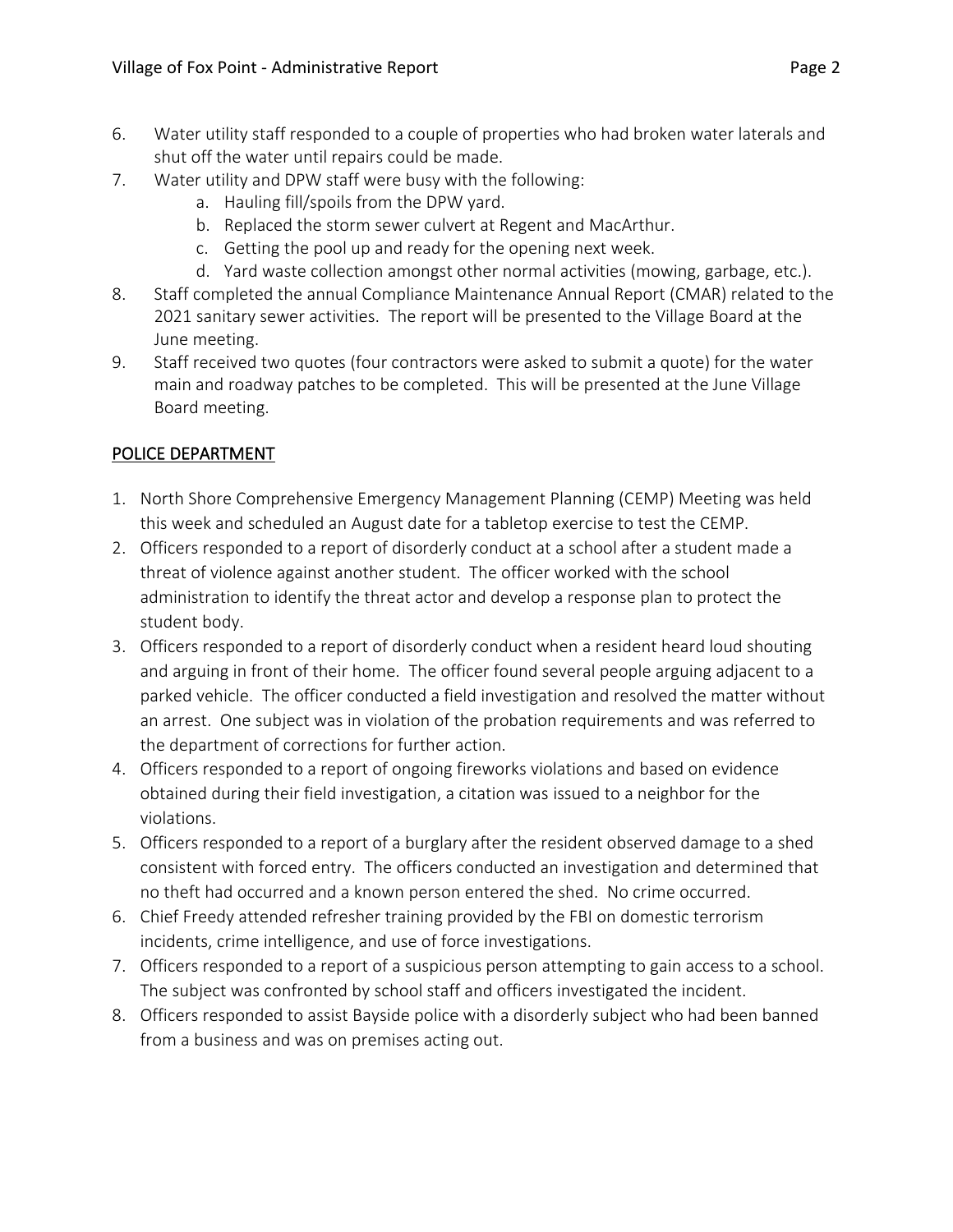#### NORTH SHORE FIRE DEPARTMENT

Several staff members and leadership from the Bayside Communications Center participated in four Emergency Medical Dispatch Stakeholder Kick-Off Meetings this week. Training and orientation on the new emergency medical dispatch protocols will continue over the next several weeks.

North Shore Comprehensive Emergency Management Planning (CEMP) Meeting was held this week and scheduled an August date for a tabletop exercise to test the CEMP.

#### NORTH SHORE HEALTH DEPARTMENT

Public Health Nurse Supervisor and interim Health Officer Kathleen Platt, RN, BSN, retired this week after 10 years of service at the North Shore Health Department. The North Shore Health Department was more than fortunate to have benefited from the passion and leadership of Kathy. She has had a significant impact on the lives of many North Shore residents, community leaders, and staff at our department through her leadership and devoted public health service.

Thank you for your dedication and service Kathy. Enjoy retirement!



#### LGBTQ+ Mental Health Facts

## *LGBTQ+ people continue to show disparities in mental health, even though they are more likely to use mental health services.*

People who identify as LGBTQ+ are:

- Twice as likely as non-LGBTQ+ people to have a mental health condition.
- In 2021, among LGBTQ+ individuals who took an MHA depression screening, 56% report having suicidal thoughts more than half or nearly every day of the previous two weeks (7% increase from 2019 MHA rate).

Trevor Project reports among LGBTQ+ youth:

• 73% report symptoms of anxiety.